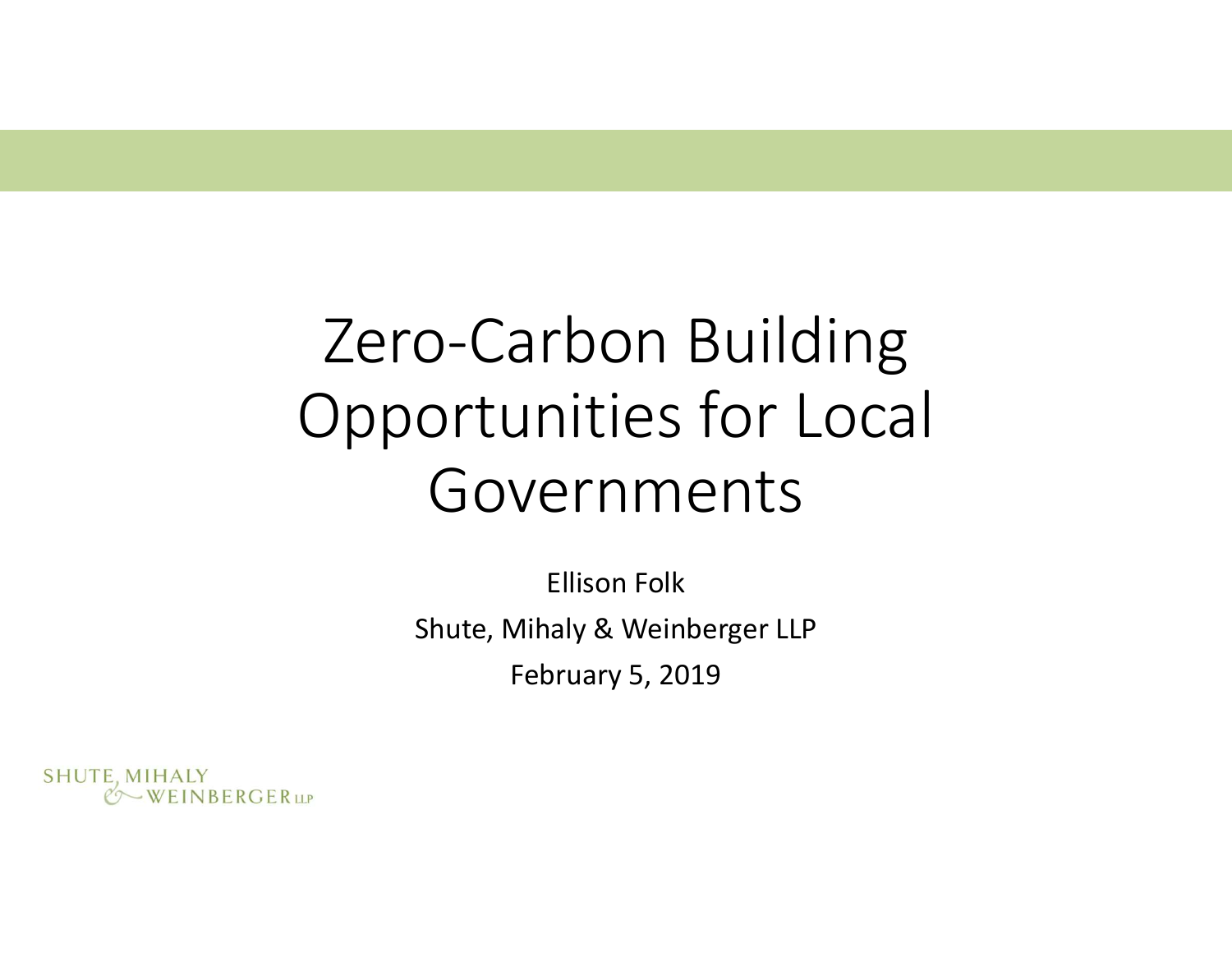#### State Control over Energy & Environment

- The powers not delegated to the United States by the Constitution, nor prohibited by it to the States, are reserved to the States respectively, or to the people.
	- U.S. Const., Amend. X
- Commerce Clause grants Congress power to regulate interstate commerce; limits States' power to regulate interstate commerce
	- However, in the absence of conflicting federal legislation, states retain broad police power to regulate matters of legitimate local concern, even where interstate commerce may be affected.

SHUTE, MIHALY  $Q$  WEINBERGERLLP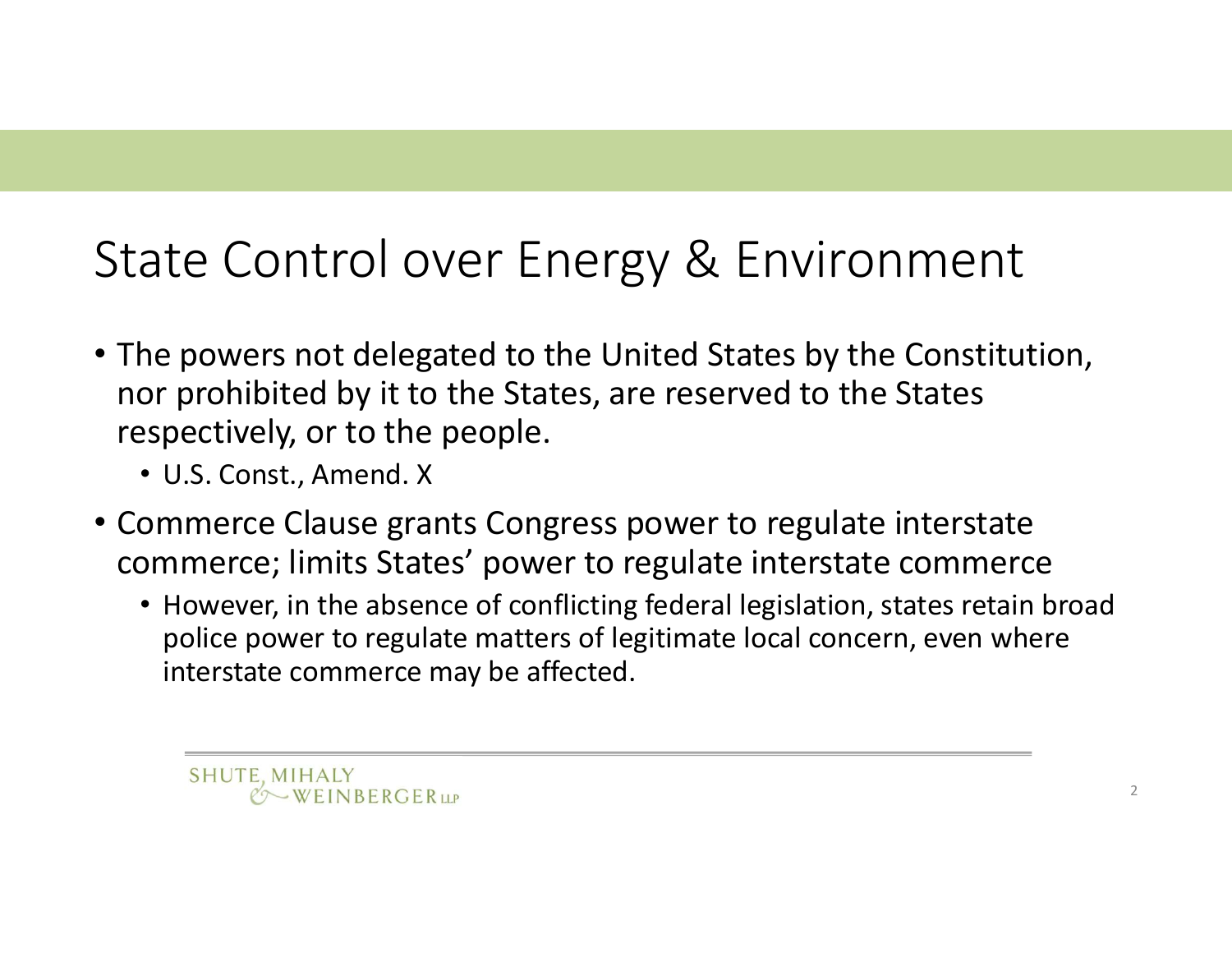#### California Leads on Environmental Protection & Renewable Energy

- California Clean Air Act waiver (1970)
	- Current waiver covers California's Advanced Clean Cars Program
- Renewable Portfolio Standards (2002)
	- 2018 update: requires 60% renewable by 2030 and 100% by 2045
- AB 32: Global Warming Solutions Act (2006)
	- Reduce GHGs 80% below 1990 levels by 2050
- Zero Net Energy:
	- All new residential construction ZNE by 2020
	- All new commercial construction ZNE by 2030

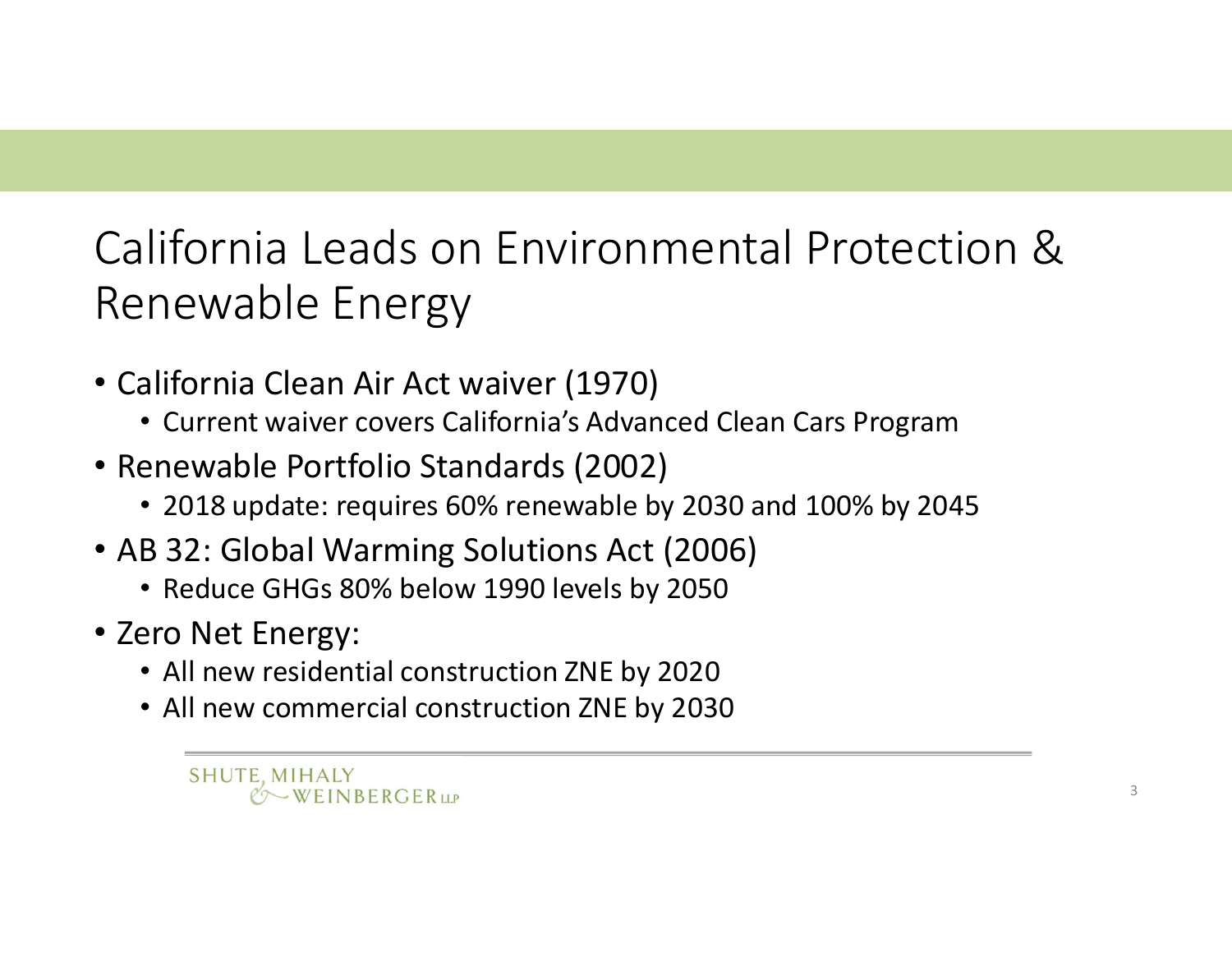# California Leads on Energy Efficient & Green Building Codes lifornia Leads on Energy Efficient<br>
ilding Codes<br>
alifornia Energy Commission:<br>
• Building Energy Efficiency Standards (Title 24, Parts<br>
• Nation's first energy efficiency standards for buildin<br>
• 2020 building standards w

- California Energy Commission:
	- Building Energy Efficiency Standards (Title 24, Parts 1 & 6)
	- Nation's first energy efficiency standards for buildings and appliances (1974)
	- 2020 building standards will require solar PV systems in new construction
- California Building Standards Commission:
	-
	- Nation's first mandatory green building standards code
	- Provides additional voluntary tiers of compliance measures and model language for cities and counties seeking to mandate

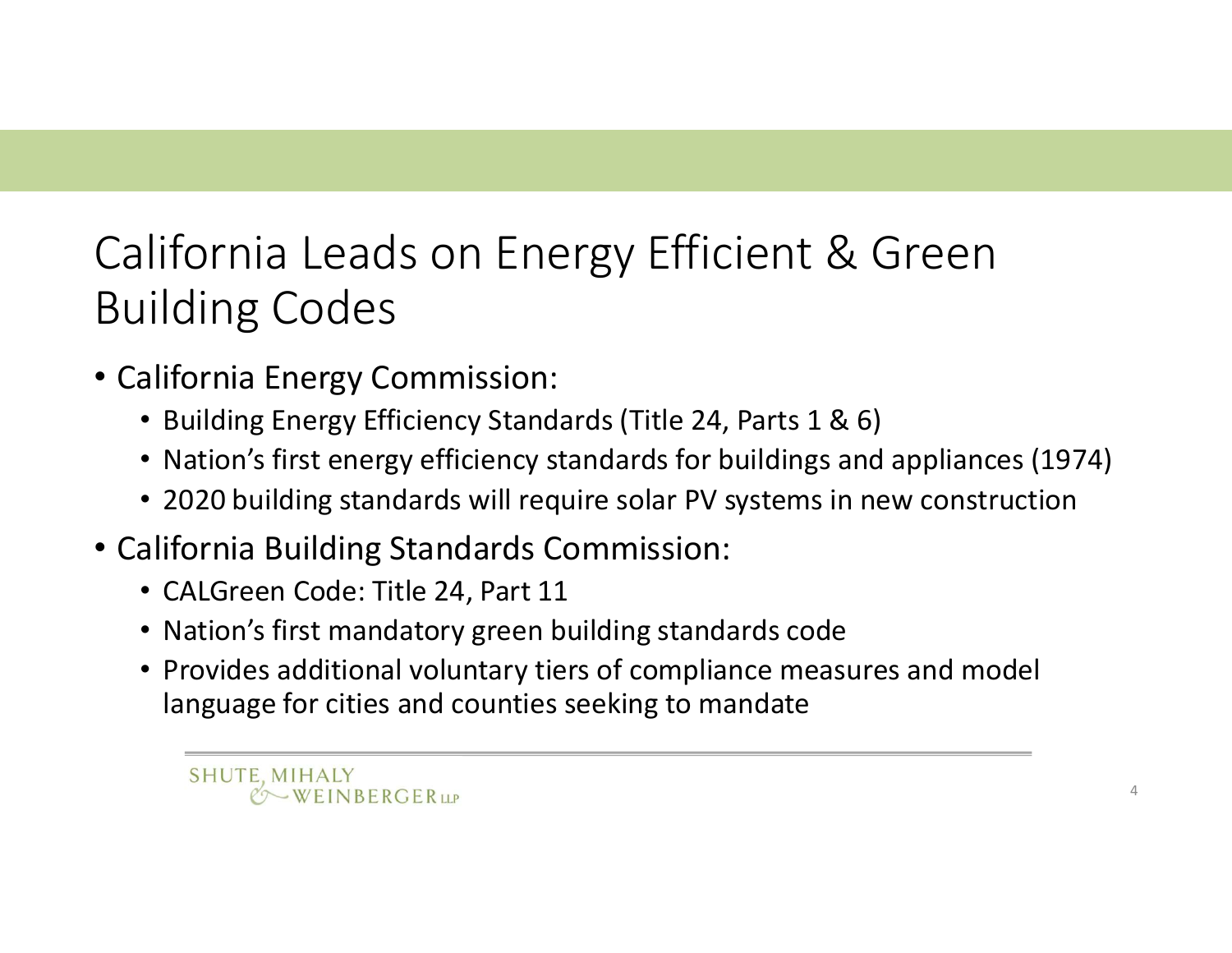#### Local Government Authority

- Cities and counties have the police power to protect the public health, safety and welfare of their residents
	- Cal. Const. Art. XI, sec. 7
	- This police power is broad, so long as city laws do not conflict with state general laws
- California cities and counties have exercised this power broadly
	- Zoning ordinances and land-use regulations
	- Ordinances prohibiting oil and gas exploration on tidelands
	- Building Code requirements to reflect local conditions

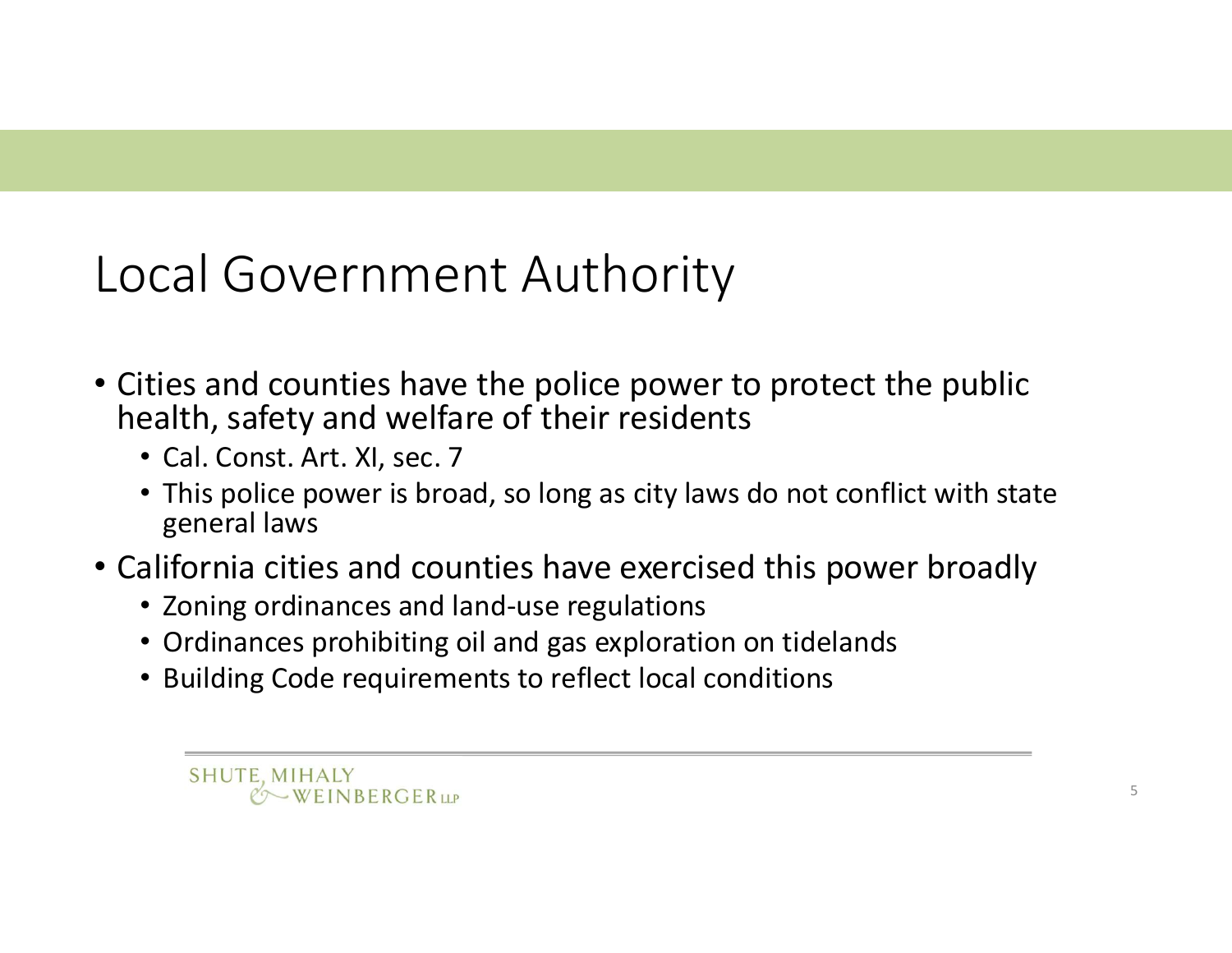# Examples of Local Government Efforts

- Reach Codes: local ordinances that exceed the requirements of the state standards
	- CEC & California Codes & Standards Reach Codes program encourage local governments to adopt ordinances that exceed statewide standards
	- Can require greater energy efficiency or higher green building standards
- Local Government Incentive Programs:
	- Incentives to swap out natural gas appliances for all-electric appliances
	- Building incentives to install solar/electric
- Mandatory Solar Ordinances:
	- SF, Fremont, San Mateo

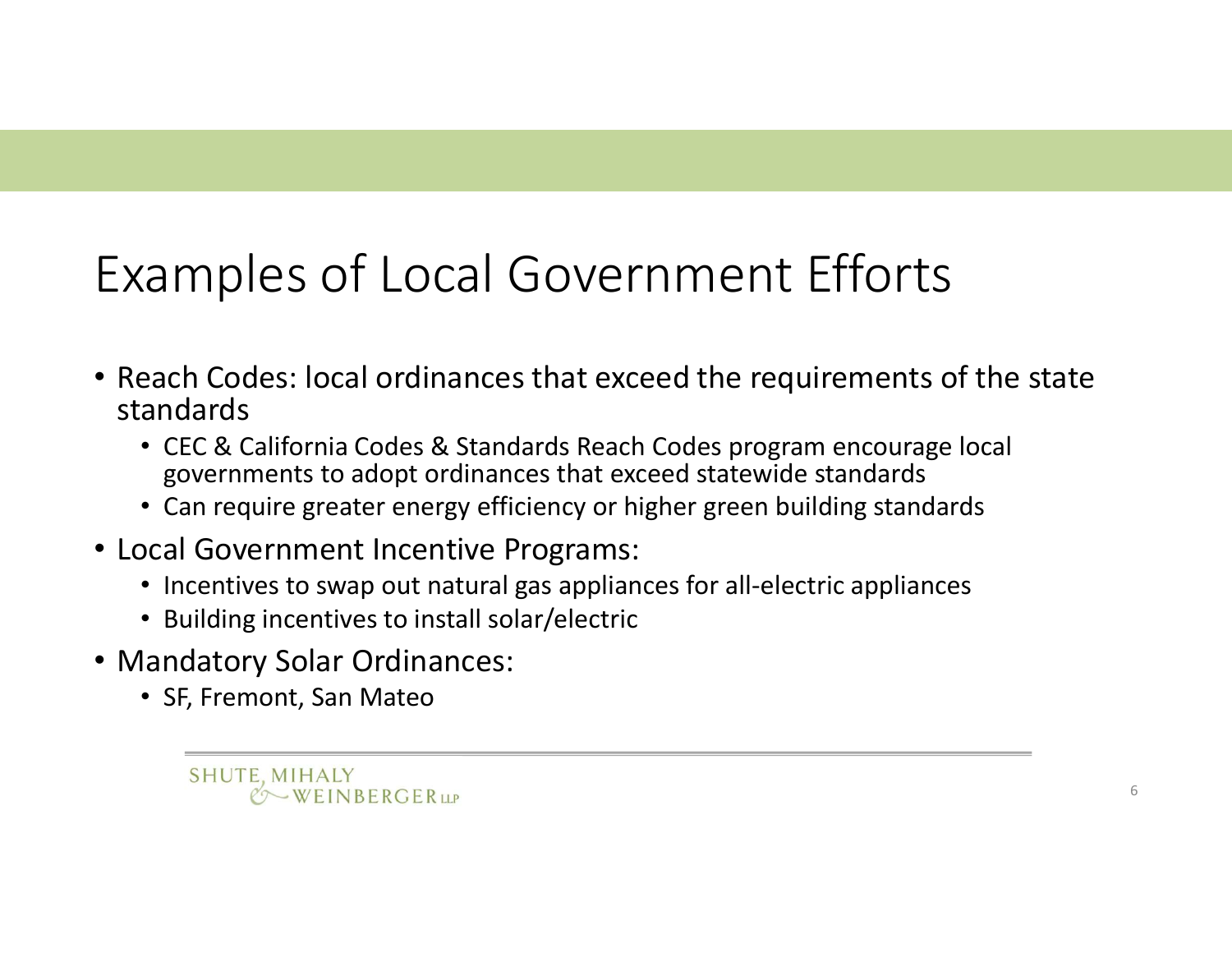#### Example: Marin County

- 2018 Ordinance No. 3685 requiring energy reach standards
	- Green Building Requirements: 3 compliance pathways
	- Energy Efficiency Requirements: 3 compliance pathways
		- E.g., proposed single family home must be:
			- 15% more efficient than State Energy Code if no PV system is installed;
			- 20% more efficient than State Energy Code if PV is installed; or
			- All electric
	- Electric Vehicle Requirements

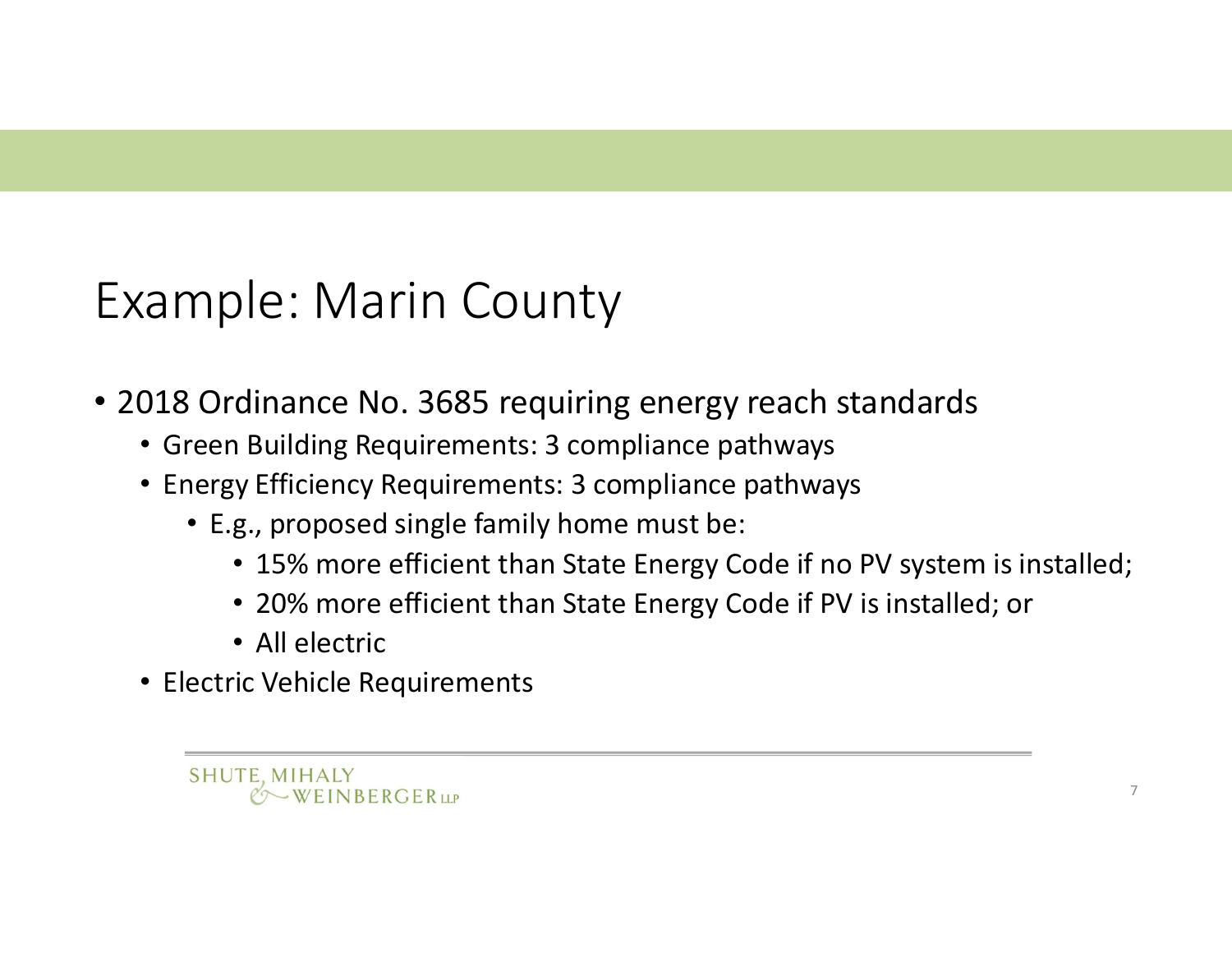#### Example: Palo Alto

• 2016 Ordinance No. 5383 includes local energy efficiency reach code

- Two compliance pathways for each category of building
	- E.g., the TDV energy of a new single-family residential must:
		- Be 10% less than the state standard if no PV system is installed; or
		- Be 20% less than the state's standard if PV is installed
- Exception: all-electric buildings are exempt from the energy efficiency reach code

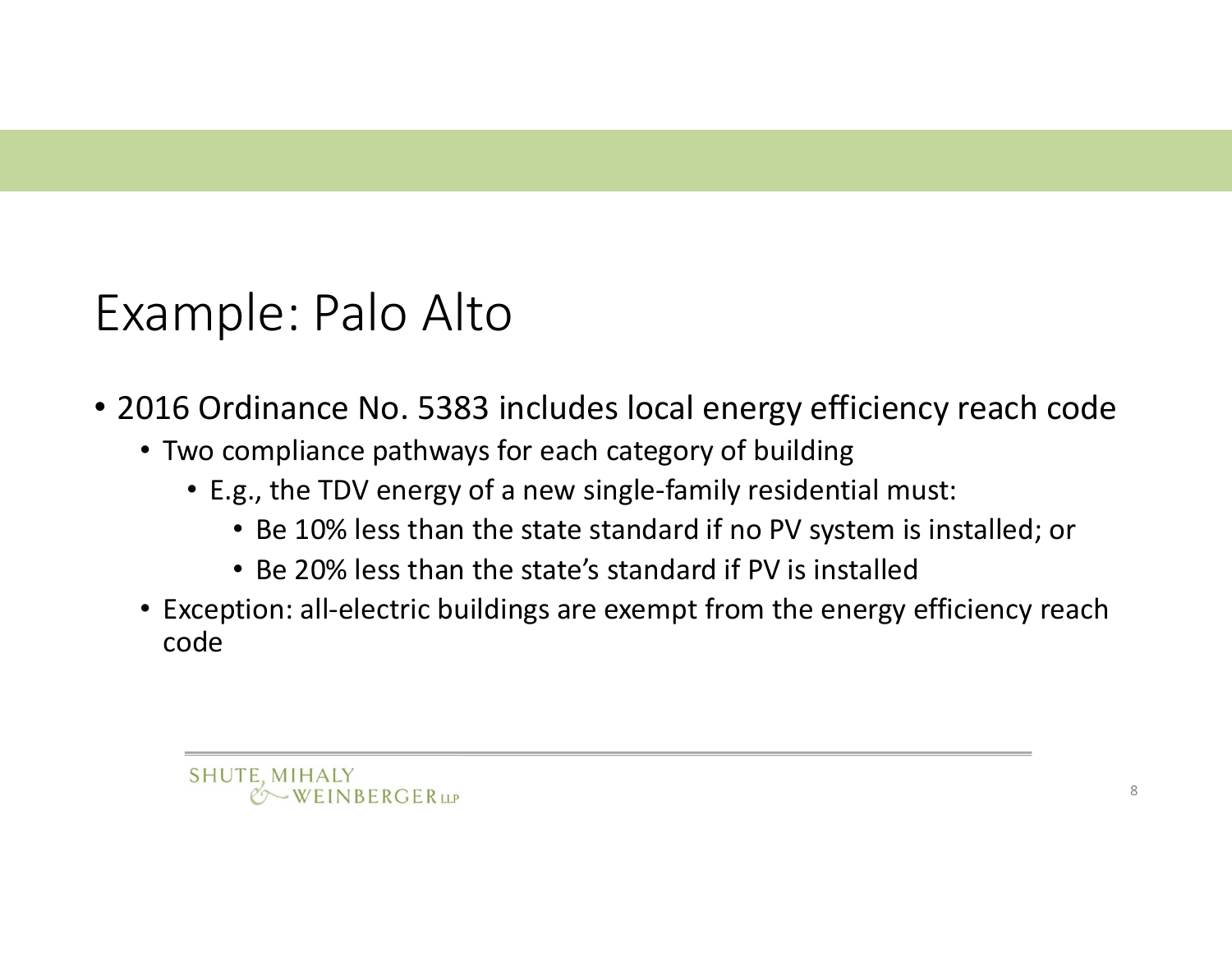# CEQA Mitigation as a Tool

- CEQA requires mitigation or avoidance of environmental harm
- A project that results in an increase in GHG emissions, or that fails to comply with efforts to reduce GHGs, may be found to have a significant impact
- Potential mitigation measures to address GHG emissions could include electrification or other efforts to decarbonize future construction

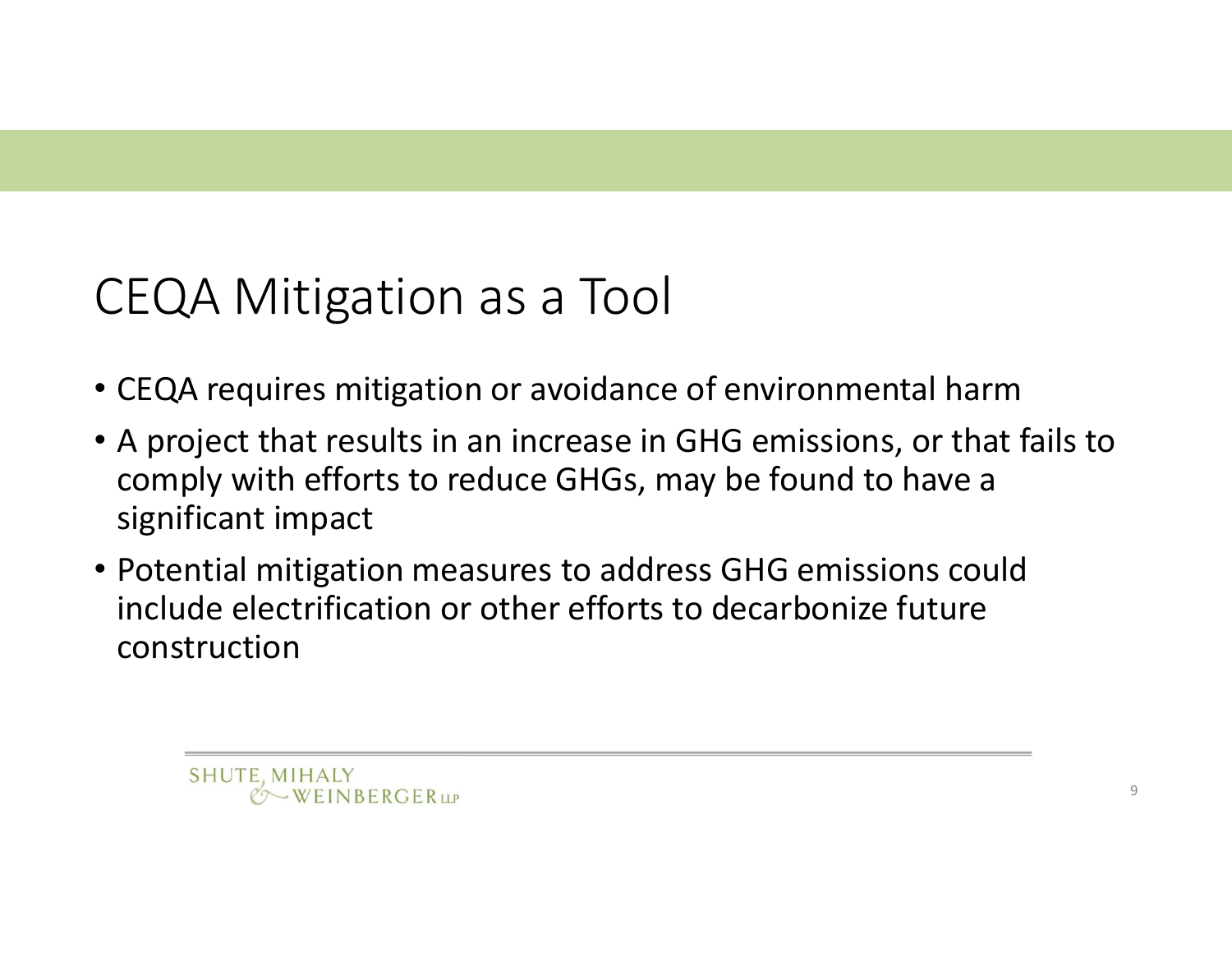# Office of Planning & Research GHG Guidelines

- OPR's CEQA and Climate Change Advisory Discussion Draft (2018) notes the potential to avoid a finding of significant GHG impacts in part by using no natural gas in land use development projects and individual buildings.
- Other recommended measures to avoid such a finding are to follow Title 24 codes and use Energy Star rated appliances where possible.